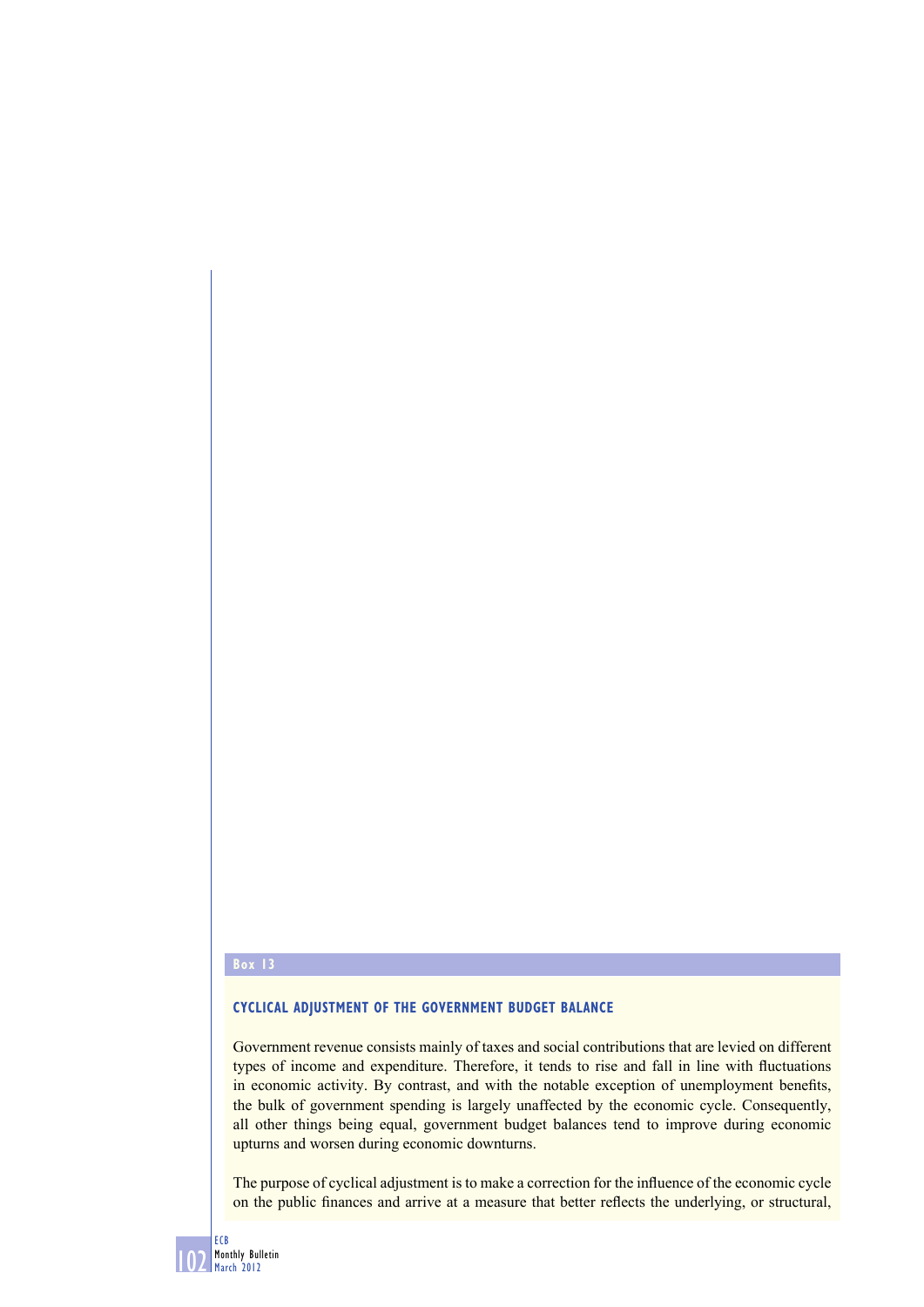#### **ECONOMIC AND MONETARY DEVELOPMENTS**

Fiscal developments

budgetary position. Estimating the cyclical component of the budget generally involves trying to measure: (i) where the economy stands in relation to its potential or trend level; and (ii) how different components of the budget normally respond to fluctuations in economic activity.

#### **Cyclical adjustment in the context of the Stability and Growth Pact**

The evolution of the structural budget balance, measured as the cyclically adjusted budget balance net of certain one-off and temporary measures, is one of the indicators closely monitored in the context of the Stability and Growth Pact. To this end, a commonly agreed method of cyclical adjustment has been developed and refined by the European Commission, which also draws on work by the OECD. In this method, the cyclical component of the budget balance is the product of the estimated output gap<sup>1</sup> and the assumed overall sensitivity of the budget with respect to output.2 The output gap is estimated on the basis of a production function. The estimates obtained are updated at the time of each macroeconomic forecast. The overall budget sensitivity is a fixed parameter which is only re-estimated periodically (e.g. once every five years). It is derived from estimates or assumptions for: (i) the elasticity of cyclical budget items (taxes, social contributions and unemployment benefits) in relation to relevant GDP components (wages, profits and consumption) and unemployment; and (ii) the elasticity of these GDP components and unemployment in relation to overall GDP. These elasticities are usually fairly close to unity on average. This implies that the overall budget sensitivity is usually estimated as being close to the share of cyclical revenue and spending in GDP, which for the euro area as a whole is close to 0.5. In other words, for every 1% gap between output and its estimated potential, the corresponding cyclical component of the budget balance would be around ½% of GDP.

## **Limitations of cyclical adjustment**

Cyclical adjustment is an important part of the toolkit for the conduct and assessment of fiscal policy. At the same time, all methods of cyclical adjustment have their limitations. It is therefore important that estimates of the cyclically adjusted budget balance are properly interpreted, bearing these limitations in mind. Two main problems are associated with most standard methods.

The first problem is that potential or trend economic activity is not observable and the view in real time on where the economy stands in relation to its potential or trend level depends to a large extent on forecasts for the future. This means that the assessment regarding the size of the output gap at any particular point in time is naturally reassessed ex post as new data comes in and forecast errors become known.

Revisions to output gap estimates, and hence estimated cyclical components of the budget balance, are heaviest when the economy is hit by unpredictable shocks. To give an example, in the autumn of 2007, euro area GDP for that year was viewed as being more or less in line with its potential. This meant that the cyclical component of the euro area budget balance was estimated to be very close to zero. However, as the euro area economy was subsequently hit by the global economic and financial crisis, this view changed. Output is now viewed as having been

<sup>1</sup> See D'Auria, F., Denis, C., Havik, K., McMorrow, K., Planas, C., Raciborski, R., Röger W., "The production function methodology for calculating potential growth rates and output gaps", *European Economy – Economic Papers*, No 420, European Commission, July 2010.

<sup>2</sup> See *New and updated budgetary sensitivities for the EU budgetary surveillance*, European Commission (DG-ECFIN website), September 2005.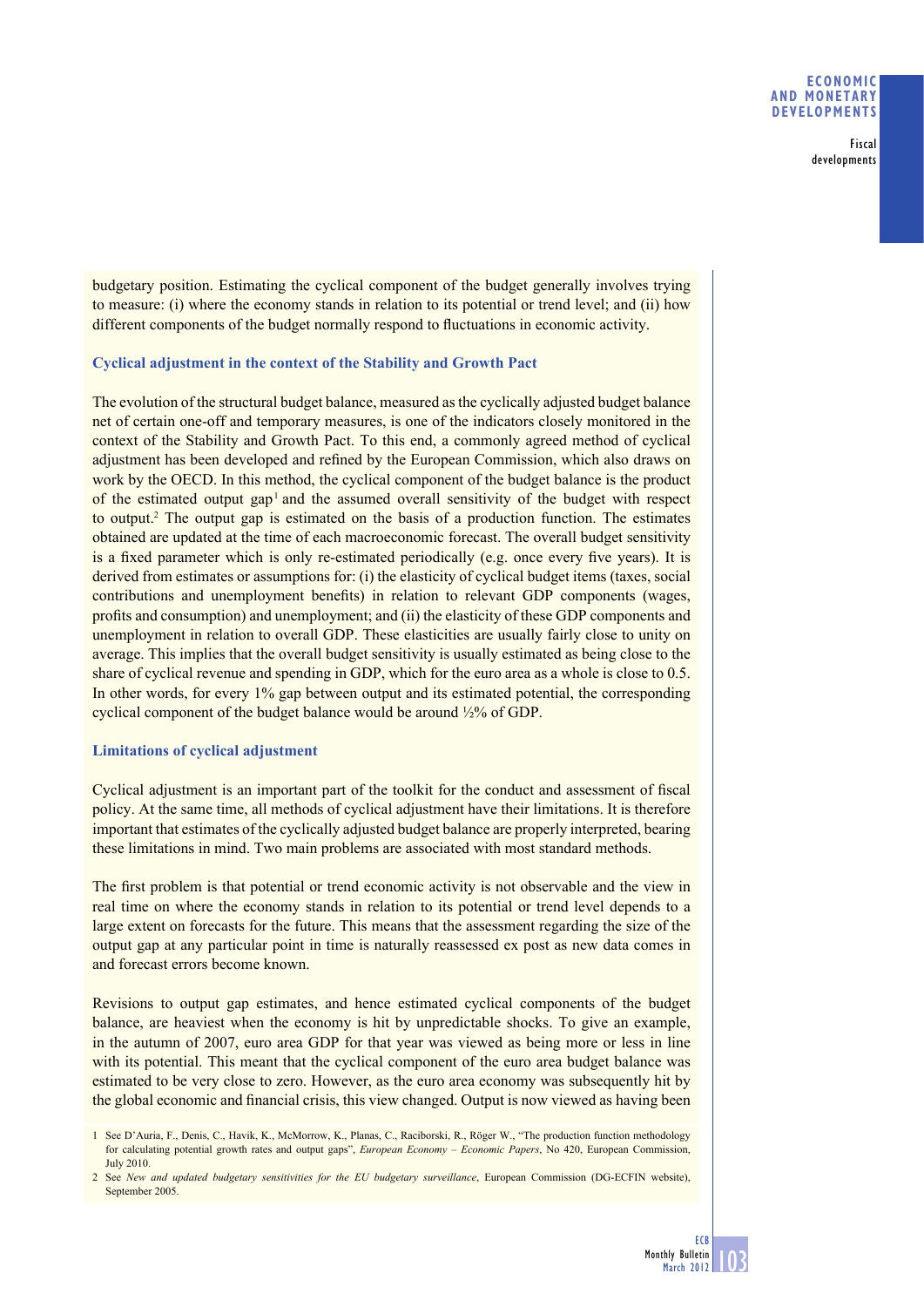around 2½% above potential, implying a positive cyclical component of the budget balance of around  $1/4\%$  of GDP (see Chart A). This implies a corresponding revision to the estimate of the euro area cyclically adjusted deficit for that year (see Chart B).

The second problem is that the actual relationship between cyclical budget components and GDP is more tenuous than the assumptions underlying cyclical adjustment imply. To start with, it is not only the overall level but also the composition of GDP which is generally significant for the public finances. For example, GDP growth driven by net exports will be less tax-rich than GDP growth driven by domestic demand. The cyclical adjustment methodology currently employed for fiscal analysis within the ESCB seeks to include such influences in the cyclical component of the budget balance.<sup>3</sup> To this end, in this method, cyclical components are calculated separately for different revenue and spending streams on the basis of the cyclical evolution of whichever macroeconomic aggregate (included in the corresponding macroeconomic projection) is viewed as more closely approximating the actual tax or spending base.

However, actual tax and spending bases still tend to be very different – and to behave very differently – from the macroeconomic aggregates which most closely approximate them. There are many reasons for this, and these are generally related to the complex nature of tax and benefit systems. There are several examples. First, taxes are levied partly on incomes (e.g. realised capital gains) and expenditure (e.g. purchases of existing housing) which do not enter into the calculation of GDP. Second, the main national accounts' measure of profits (the operating surplus) is an aggregation of profits and losses across firms and households, although in tax systems losses are not taxed negatively; they are instead carried forward and offset against profits in future years. Third, it is not so much broad aggregates (e.g. private consumption) but their composition (e.g. consumption of fuel, tobacco and alcohol) which determines tax receipts. Fourth, unemployment benefit outlays depend not only on aggregate unemployment, but on whether

3 See Bouthevillain et al., *Working Paper Series*, No 77, ECB, Frankfurt am Main, September 2001.





104

ECB Monthly Bulletin March 2012

Source: European Commission. 1) Cyclical component based on the gap between actual and potential output at constant market prices as reported in successive European Commission autumn economic forecasts.

**Chart B Successive estimates of the 2007 euro area cyclically adjusted1) general government balance**



Source: European Commission. 1) Cyclically adjusted general government balance based on the gap between actual and potential output at constant market prices as reported in successive European Commission autumn economic forecasts.